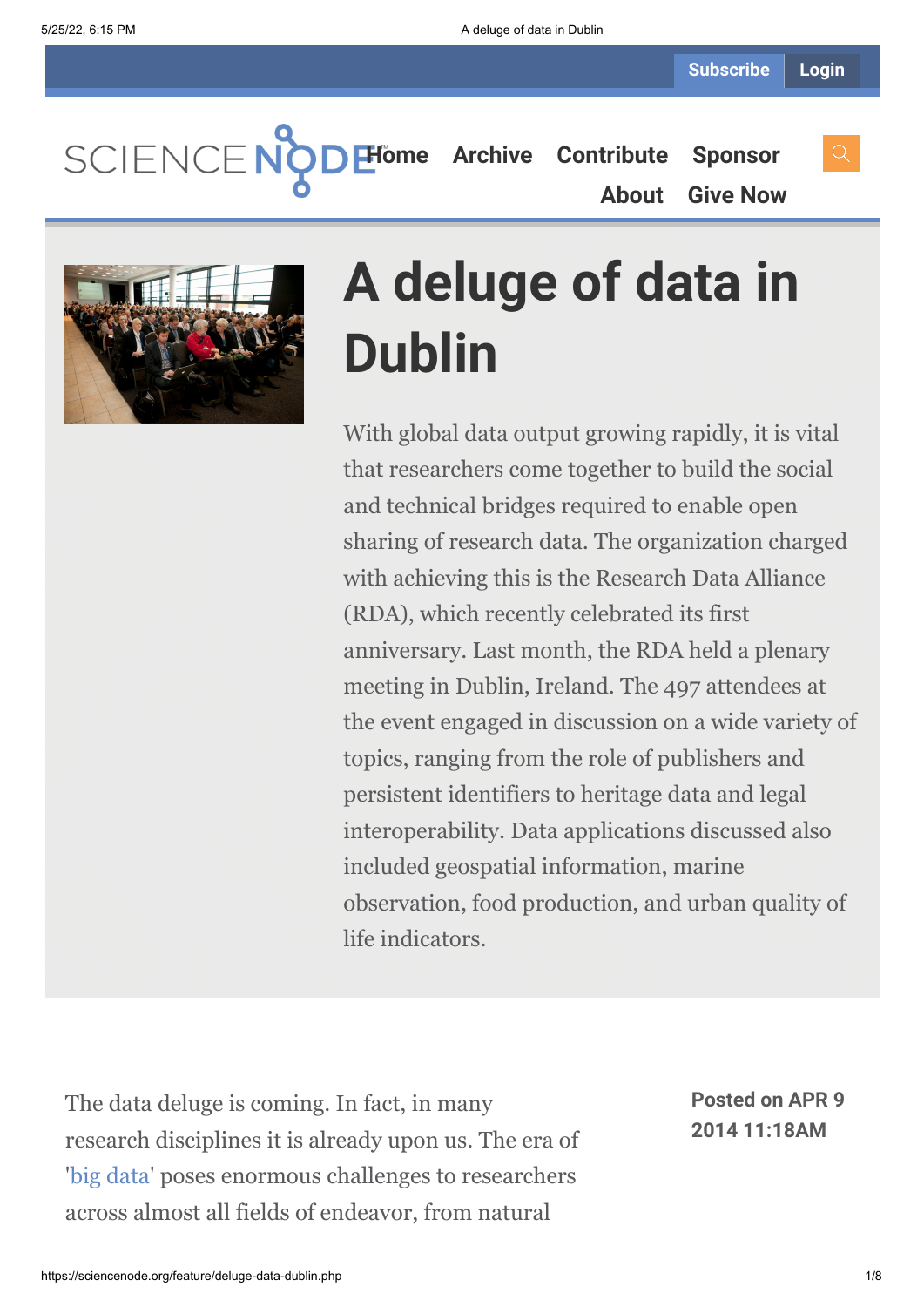5/25/22, 6:15 PM **A deluge of data in Dublin** 



*497 people attended the event in Dublin, Ireland. Image courtesy Johnny Bambury.*

scientists to humanities researchers and from citizens to policy makers. However, big data also presents a wealth of opportunities, especially in today's global, interconnected world.

[With scientific data output alone growing at a](http://www.rdmag.com/digital-editions/2012/12/2013-r-d-magazine-global-funding-forecast) staggering 30% per year, it is vital that researchers come together to build the social and technical bridges required to enable open sharing of data. [The organization charged with achieving this is the](https://rd-alliance.org/) Research Data Alliance (RDA), which is supported by funding bodies from Australia, Europe, and the US. Having only recently celebrated its first anniversary, the RDA has already grown to include over 1,500 members. "The growth has been precipitous," says Francine Berman, co-chair of the RDA Council. "Our community is expanding in both scope and numbers and our organization is evolving."

"I think we're on a very exiting cusp of a change in how research is done," says John Wood, Berman's fellow co-chair. "It's not just about data, but the



**[Andrew Purcell](https://sciencenode.org/author/andrew-purcell.php)** European editor

**Share this story**



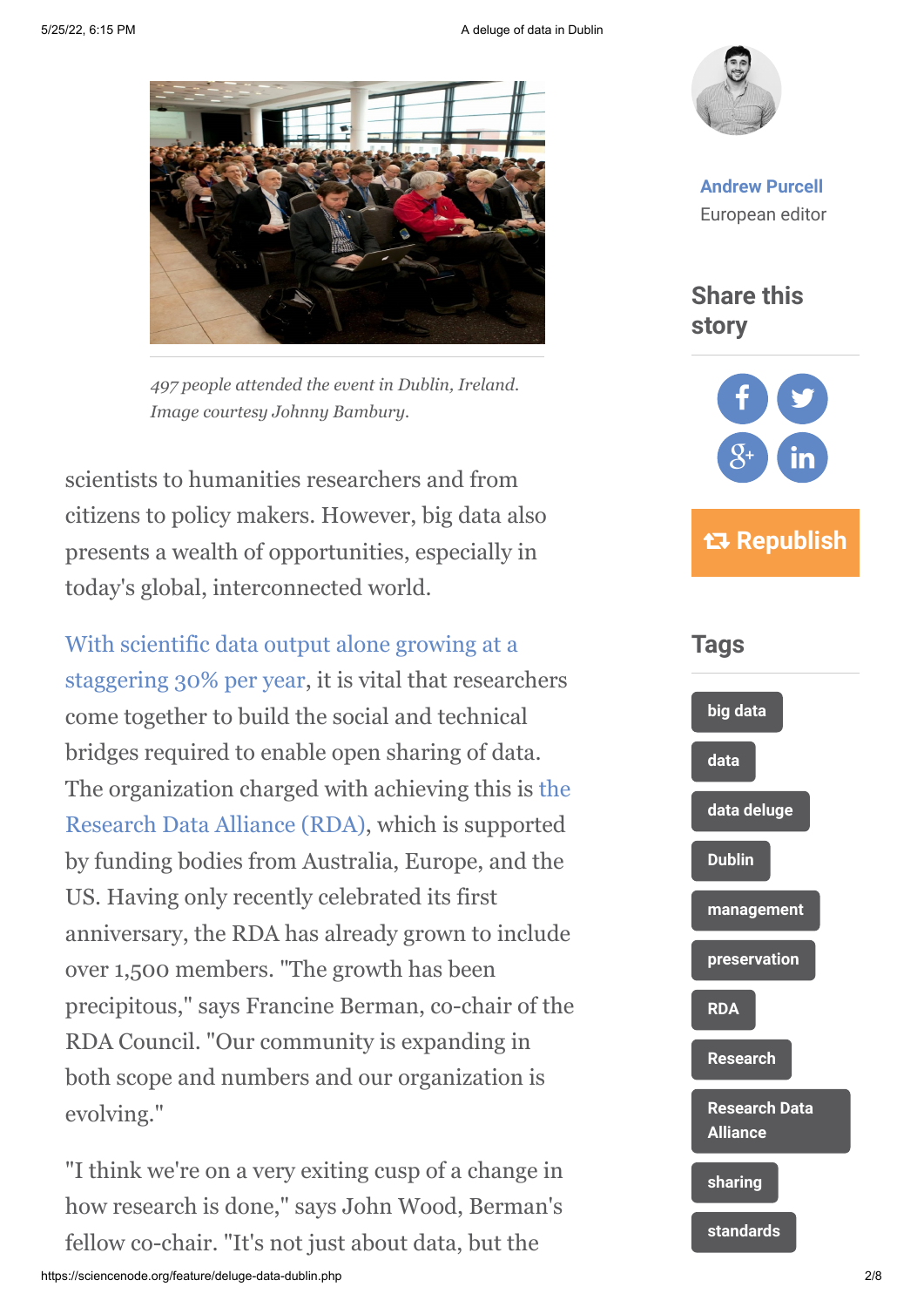democratization of science." Wood explains that the RDA's vision is to enable researchers from across the globe to openly share data across technologies and disciplines, so as to tackle the grand challenges of the 21<sup>st</sup> century, such as disease, malnutrition, and climate change.



*Mark Ferguson, chief scientific advisor to the Irish government, addresses attendees on the first day of the event. "Data analytics is taken seriously as a way of improving policy," he says. "This is a priority area for research funding in Ireland." Image courtesy Johnny Bambury.*

Berman and Wood were speaking at the third plenary meeting of the RDA, which was held in Dublin, Ireland, last month. The 497 attendees at the event engaged in discussion on a wide variety of related topics, ranging from the role of publishers and persistent identifiers to heritage data and legal interoperability. Data applications discussed also included geospatial information, marine observation, food production, and urban quality of life indicators.

"Research practices have changed substantially [over the last five-to-ten years," says Australia's](http://www.chiefscientist.gov.au/)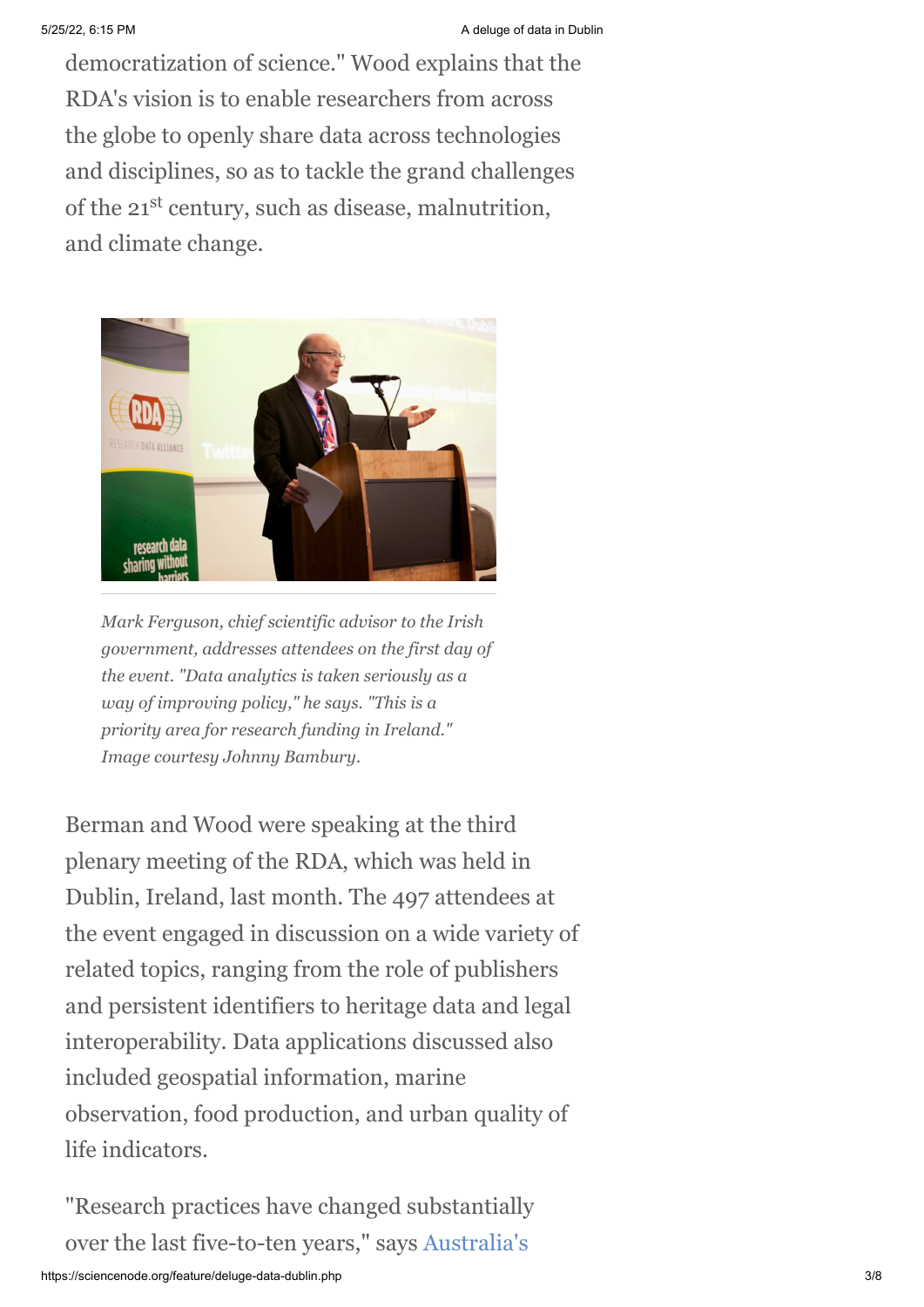[chief scientist, Ian Chubb, who spoke during th](http://www.chiefscientist.gov.au/)e opening plenary session of the event. "Today, things are far more global." During his speech, he emphasized the role that data sharing has to play in addressing global public health issues and drew particular attention to a working group within the RDA focusing on the interoperability of data [relating to wheat crops. He argues that the growin](https://rd-alliance.org/working-groups/wheat-data-interoperability-wg.html)g global population and shifting rainfall patterns due to climate change make this a vital area of work. "Global challenges can only be solved by global research endeavor," adds Chubb.

Tony Hey, vice president of [Microsoft Research](http://en.wikipedia.org/wiki/Microsoft_Research), also gave a keynote address on the second day of [the event. He cited work by researchers from the](https://authorea.com/users/3/articles/288/_show_article) Harvard-Smithsonian Center for Astrophysics, Massachusetts, US, that shows that 44% of URL links embedded in papers published by the American Astronomical Society in 2001 were broken just a decade later. However, things are improving, notes Hey: "The emphasis on data is long overdue," he says. "Data is becoming a first class citizen, it is no longer something that you don't look after."

### **Time to build an ark for the humanities?**

[Milena Žic Fuchs](https://www.rd-alliance.org/milena-%C5%BEic-fuchs.html) also gave a keynote address on the final day of the event. A prominent researcher in the field of cognitive linguistics, Fuchs has served as Minister of Science and Technology in her native Croatia and she recently chaired the [Standing Committee for the Humanities of the](http://www.esf.org/home.html) European Science Foundation (ESF). During her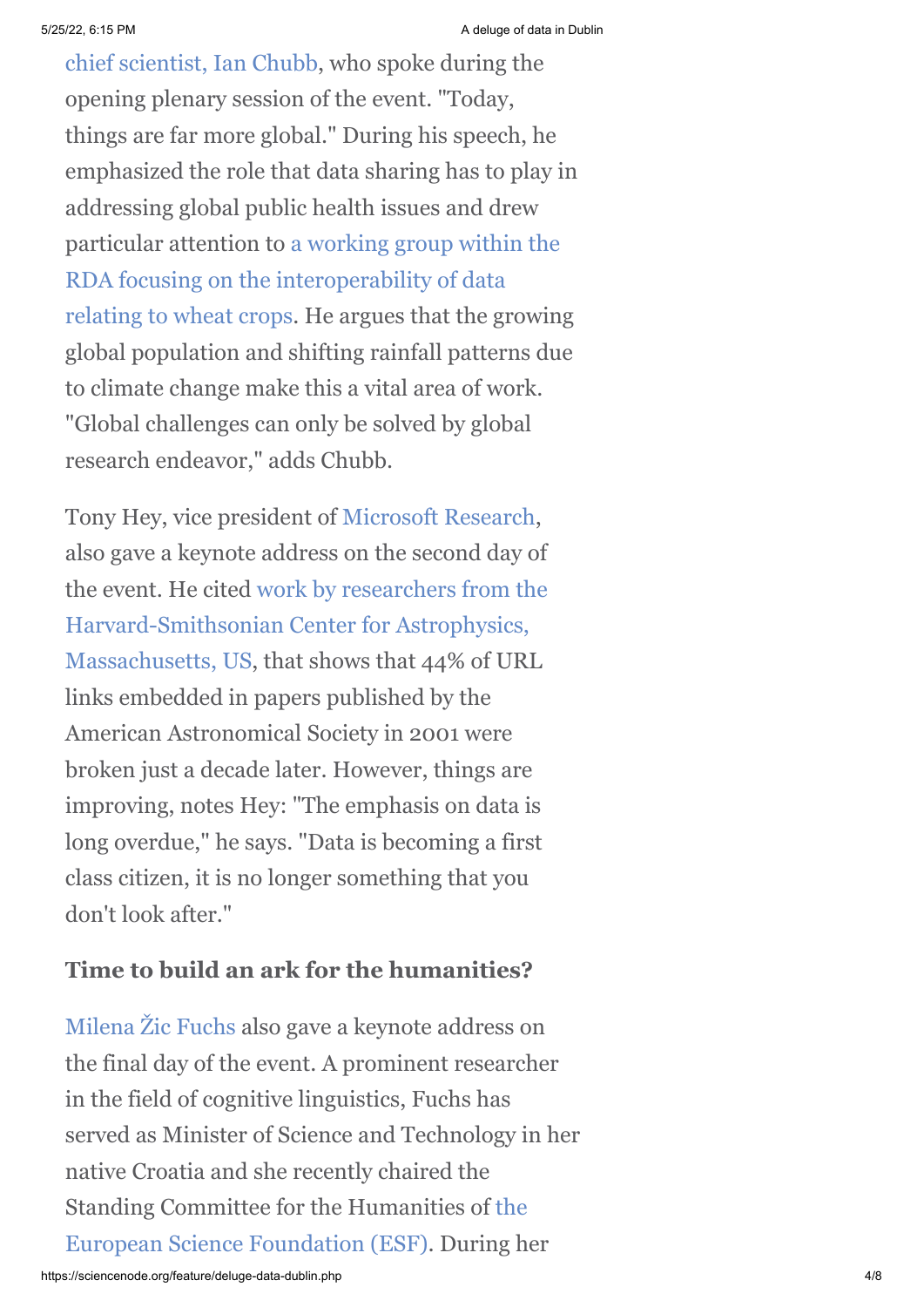speech, she outlined the important role humanities research has to play in tackling society's grand challenges. "Digital humanities offers scholars new and productive ways of exploring old questions and developing new ones," says Fuchs. Yet, she warns: "There is still a huge lack of awareness of the existence and importance of research infrastructures in the humanities."

Fuchs proposes the creation of a European bibliographic database to improve the visibility of research and facilitate sharing. "It would produce new synergies in research, give insights to researchers from different domains, open up avenues for collaboration between domains, and make visible European research at a global level," she says. "This is especially necessary for addressing major issues within social-science and humanities disciplines, but also issues pertaining to wider topics of global dimension."

## *Read more about this in our recent interview with Fuchs, [here](http://www.isgtw.org/feature/digital-humanities-overcoming-barriers-data-sharing).*

During his speech, Hey focused on the interplay between data sharing and the drive towards increased open access, arguing that a "tipping point" in this movement has now been reached. He also spoke about the need for 'data scientists', who are not specialists in any given research discipline, but who instead have expertise in handling large amounts of data. Hey argues for a separation of roles between those who collect the data, those who explore the data through statistical and analytical methods, and those who manage and preserve the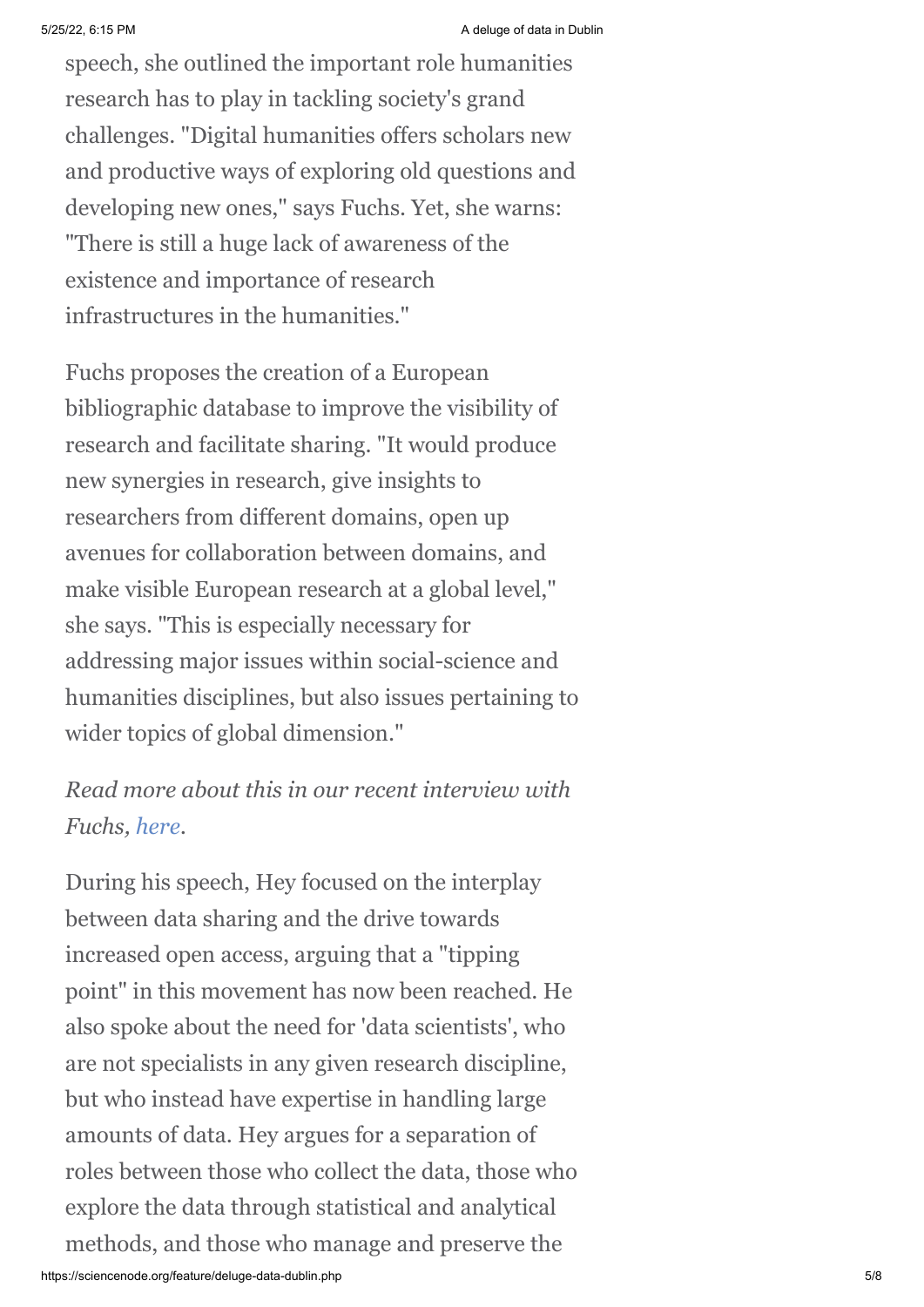data. "Scientists currently try to do all of these things," he says.

The issue of data preservation also featured prominently in a panel discussion on data policy challenges. During this discussion, audience [member Chris Greer of the US National Institute of](http://www.nist.gov/) Standards and Technology argued that while research funding pays for the gathering of scientific data, there's still not enough support from funding bodies to support long-term preservation. These concerns were echoed by many delegates at the event, who questioned the suitability of the projectbased funding models prevalent in Australia, Europe, the US, and elsewhere for improving this situation. "Only a long-lived institution can provide long-term data preservation," explains panelist [Ross Wilkinson, executive director of the](http://www.ands.org.au/) Australian National Data Service. And, he argues, data must have value for an institution if they are expected to protect it.

Carlos Morais-Pires, who coordinates the area of [scientific data e-infrastructures at the European](http://ec.europa.eu/dgs/connect/en/content/dg-connect) Commission Directorate General for Communications, Networks, Content and Technology, was also a member of the panel. He echoed calls for greater involvement from both research communities and industry in forming data [policy. Morais-Pires also highlighted the Open Data](https://www.gov.uk/government/publications/open-data-charter) Charter, a document signed by world leaders during the UK presidency of [the G8](http://en.wikipedia.org/wiki/G8) last year. In this document, five principles for open data are established: open data by default, quality and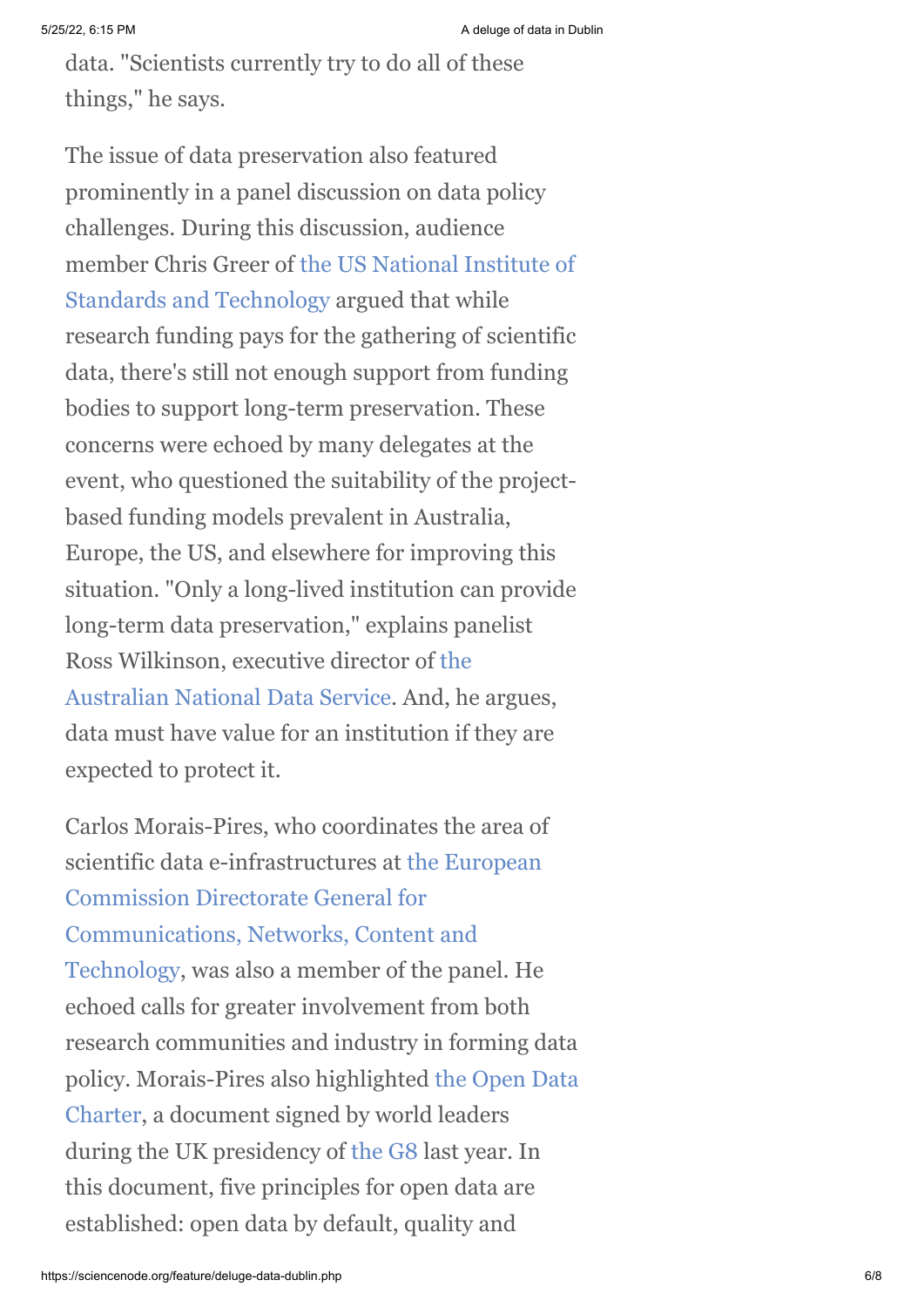quantity, useable by all, releasing data for improved governance, and releasing data for innovation.

While the publication of these principles, since adopted by many national and international bodies, certainly marked an important step in changing the way researchers deal with data, Morais-Pires and others at the event recognize that change cannot simply be prescribed - or even imposed - from the top down. Instead it is the research communities, those working at the coal face of the big data challenge, who will bring about the sea change necessary in how data is handled. The modern-day agora that is the RDA, with its community-led focus and fuelled by passionate argument, is undoubtedly the organization best placed to tackle these challenges posed by the data deluge. Through this work, it may be ensured that we, as a society, are able to equip ourselves with the tools of the big data era in our fight against the grand challenges of our century.

*For more information about the RDA, read our indepth interview with Mark Parsons, the organization's newly appointed secretary general, [here](http://www.isgtw.org/feature/data-without-borders-research-data-alliance).*

# **Join the conversation**